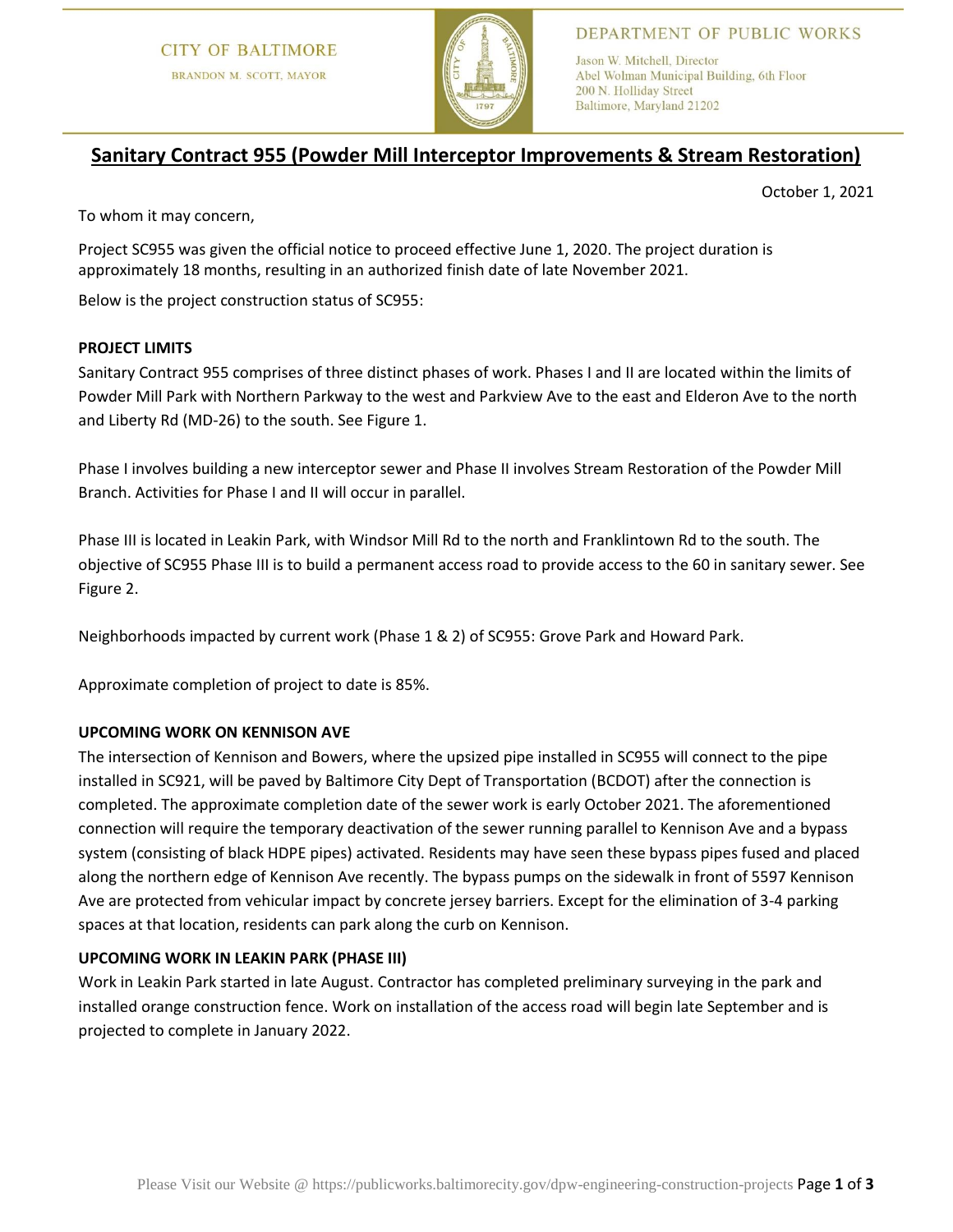

CONSENT DECREE SEWER PROJECT SC955<br>POWDER MILL INTERCEPTOR IMPROVEMENTS<br>AND STREAM RESTORATION Windsor PHASE III DEAD RUN ACCESS ROAD West Forest Park Fair Legend **Existing Trail** 

 **Figure 1: SC955 Phase I & II – Powder Mill Park Figure 2: SC955 Phase III – Leakin Park**

#### **Work in Progress**

- Powder Mill Park: Stream contractor removing access roads, restoring staging area.
- Approx. 1600 ft of 36 in sewer (92%), 1900 ft of 30 in diameter sewer (78%) and 140 ft of 8 in sewer have been installed.
- 11 precast manholes have been installed.
- Junction Chamber where the old 27-inch interceptor meets the new interceptor has been completed.
- Tunnel under Liberty Rd is complete. All sewer connecting the tunnel to upstream and downstream manholes completed.
- Invasive vegetation management in Powder Mill Park started in September 2021.
- Presence of Heavy construction vehicles, equipment and construction noise is expected. The construction hours for this project are between 7:00 AM – 5:00 PM, with occasional instances of overtime work.

#### **Upcoming Work**

- Work in Leakin Park (Phase III) has started. Surveyor laying out stakes and marking LOD.
- Sewer installation on Kennison Ave to start the week of September 27.

We hope this provides insights for upcoming work as we strive to timely and safely complete this project. If you have any questions, you may call Indranil (Neil) Goswami at (410) 396-4700, Monday through Friday, between 8:30 AM and 4:30 PM. Additional information and resources are also available on our website <https://publicworks.baltimorecity.gov/> .

Sincerely,

Cons fie Carnes

Angela Cornish Construction Project Supervisor II DPW, Office of Engineering & Construction [angela.cornish@baltimorecity.gov](mailto:angela.cornish@baltimorecity.gov)